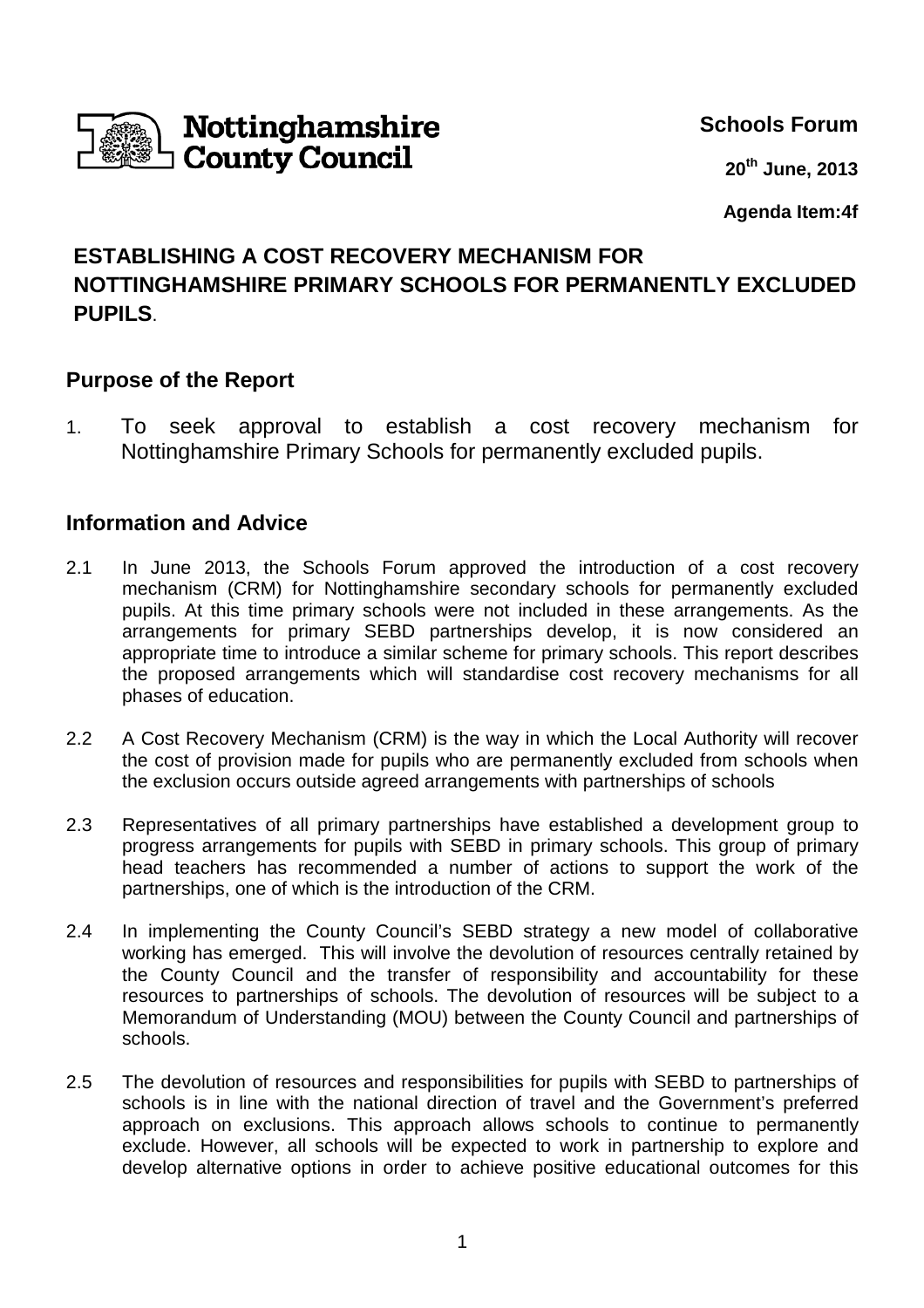vulnerable group of learners. The success of partnership working will require the need for schools to work collaboratively using resources more effectively through greater 'economies of scale' which enable a more flexible response to a range of needs and remove the need for permanent exclusions. Following the transfer of resources to partnerships of schools, it will be necessary to ensure that these are well managed in order to reduce the risk of escalating costs.

2.6 It is proposed to manage this risk by introducing a Cost Recovery Mechanism (CRM), in order that provision which falls outside partnership agreements may be funded and commissioned appropriately and responsibly.

#### **The Cost Recovery Mechanism**

- 2.7 Where resources for pupils with SEBD have been devolved to partnerships of schools, the County Council has relinquished its capacity to make provision for young people who are permanently excluded from school. If partnerships then continue to permanently exclude pupils, the County Council will need to recover from the excluding school a contribution to the cost of any provision that the County Council is then required to commission.
- 2.8 The number of pupils excluded from schools varies from year to year. The instance of permanent exclusions in primary schools is currently extremely low. It is acknowledged that schools will only permanently exclude where no other option is available. Partnership working will be instrumental in developing alternative local options for primary schools thus avoiding the need for permanent exclusion. Although it will still be possible for schools to permanently exclude, this will only be likely in exceptional circumstances. In such cases, the Local Authority and partnerships will work together to identify alternative courses of action.
- 2.9 The conditions attaching to the cost recovery mechanism are described below:

#### **Who does the cost recovery mechanism apply to?**

2.10 It is proposed that the CRM applies to all primary schools irrespective of status when a child is permanently excluded.

#### **What will the recovered money be used for?**

2.11 The money will be used by the County Council to purchase educational provision for the excluded pupil from external providers.

#### **How much will schools pay?**

2.12 Primary Schools will be expected to pay a contribution towards the cost of provision which will be at a rate of £10,000 per year. This will be charged pro rata where pupils are reinstated in alternative placements or provision. The existing arrangement for transferring the AWPU between the excluding school and receiving school will continue.